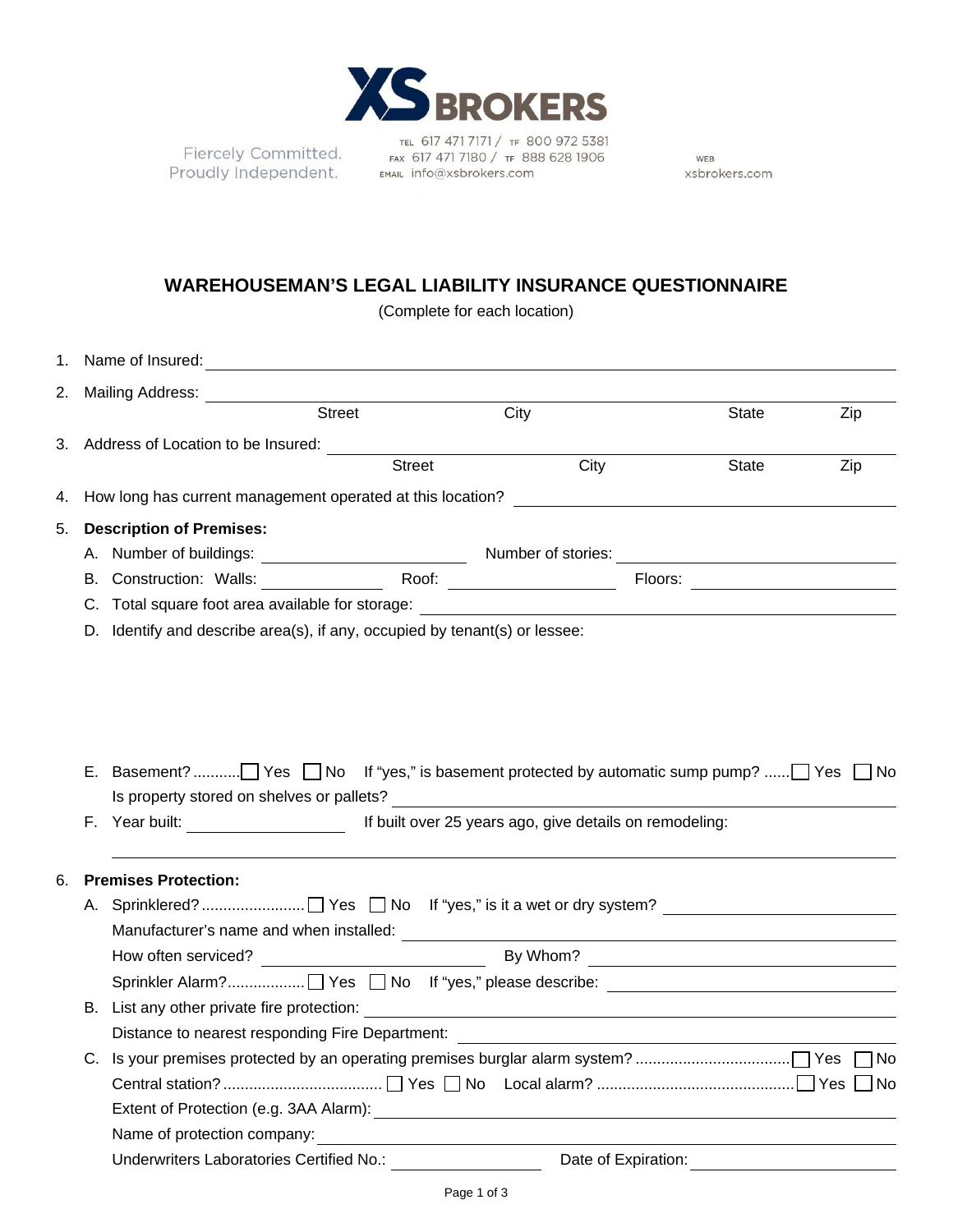| Valuation used:<br>13. List annual gross receipts for each of the last five years (excluding cold storage operations):<br>1.<br>\$<br>2.<br>\$<br>3.<br>14. What are estimated gross receipts (excluding cold storage operations) for the next 12 months? | $$.10/lb.$ $$.30/lb.$ $$.30/lb.$ $$.60/lb.$<br>storage | storage<br>handling<br>handling<br>storage<br>handling | 4.<br>5.                                                                              | \$<br>\$ | Other                                                                         | storage<br>storage | handling<br>handling                                                                                                                                                                                                                                                                                                                                                                                                                                                                                        |
|-----------------------------------------------------------------------------------------------------------------------------------------------------------------------------------------------------------------------------------------------------------|--------------------------------------------------------|--------------------------------------------------------|---------------------------------------------------------------------------------------|----------|-------------------------------------------------------------------------------|--------------------|-------------------------------------------------------------------------------------------------------------------------------------------------------------------------------------------------------------------------------------------------------------------------------------------------------------------------------------------------------------------------------------------------------------------------------------------------------------------------------------------------------------|
|                                                                                                                                                                                                                                                           |                                                        |                                                        |                                                                                       |          |                                                                               |                    |                                                                                                                                                                                                                                                                                                                                                                                                                                                                                                             |
|                                                                                                                                                                                                                                                           |                                                        |                                                        |                                                                                       |          |                                                                               |                    |                                                                                                                                                                                                                                                                                                                                                                                                                                                                                                             |
|                                                                                                                                                                                                                                                           |                                                        |                                                        |                                                                                       |          |                                                                               |                    |                                                                                                                                                                                                                                                                                                                                                                                                                                                                                                             |
|                                                                                                                                                                                                                                                           |                                                        |                                                        |                                                                                       |          |                                                                               |                    |                                                                                                                                                                                                                                                                                                                                                                                                                                                                                                             |
|                                                                                                                                                                                                                                                           |                                                        |                                                        |                                                                                       |          |                                                                               |                    |                                                                                                                                                                                                                                                                                                                                                                                                                                                                                                             |
|                                                                                                                                                                                                                                                           |                                                        |                                                        |                                                                                       |          |                                                                               |                    |                                                                                                                                                                                                                                                                                                                                                                                                                                                                                                             |
|                                                                                                                                                                                                                                                           |                                                        |                                                        |                                                                                       |          |                                                                               |                    |                                                                                                                                                                                                                                                                                                                                                                                                                                                                                                             |
|                                                                                                                                                                                                                                                           |                                                        |                                                        |                                                                                       |          |                                                                               |                    |                                                                                                                                                                                                                                                                                                                                                                                                                                                                                                             |
|                                                                                                                                                                                                                                                           |                                                        |                                                        |                                                                                       |          |                                                                               |                    |                                                                                                                                                                                                                                                                                                                                                                                                                                                                                                             |
|                                                                                                                                                                                                                                                           |                                                        |                                                        |                                                                                       |          |                                                                               |                    |                                                                                                                                                                                                                                                                                                                                                                                                                                                                                                             |
|                                                                                                                                                                                                                                                           |                                                        |                                                        |                                                                                       |          |                                                                               |                    |                                                                                                                                                                                                                                                                                                                                                                                                                                                                                                             |
| F. Paper Products:                                                                                                                                                                                                                                        |                                                        |                                                        |                                                                                       |          |                                                                               |                    |                                                                                                                                                                                                                                                                                                                                                                                                                                                                                                             |
|                                                                                                                                                                                                                                                           |                                                        |                                                        |                                                                                       |          |                                                                               |                    |                                                                                                                                                                                                                                                                                                                                                                                                                                                                                                             |
|                                                                                                                                                                                                                                                           |                                                        |                                                        |                                                                                       |          |                                                                               |                    |                                                                                                                                                                                                                                                                                                                                                                                                                                                                                                             |
|                                                                                                                                                                                                                                                           |                                                        |                                                        |                                                                                       |          |                                                                               |                    |                                                                                                                                                                                                                                                                                                                                                                                                                                                                                                             |
|                                                                                                                                                                                                                                                           |                                                        |                                                        |                                                                                       |          |                                                                               |                    |                                                                                                                                                                                                                                                                                                                                                                                                                                                                                                             |
|                                                                                                                                                                                                                                                           |                                                        |                                                        |                                                                                       |          |                                                                               |                    |                                                                                                                                                                                                                                                                                                                                                                                                                                                                                                             |
|                                                                                                                                                                                                                                                           |                                                        |                                                        |                                                                                       |          |                                                                               |                    |                                                                                                                                                                                                                                                                                                                                                                                                                                                                                                             |
|                                                                                                                                                                                                                                                           |                                                        |                                                        |                                                                                       |          |                                                                               |                    |                                                                                                                                                                                                                                                                                                                                                                                                                                                                                                             |
|                                                                                                                                                                                                                                                           |                                                        |                                                        |                                                                                       |          |                                                                               |                    |                                                                                                                                                                                                                                                                                                                                                                                                                                                                                                             |
|                                                                                                                                                                                                                                                           |                                                        |                                                        |                                                                                       |          |                                                                               |                    |                                                                                                                                                                                                                                                                                                                                                                                                                                                                                                             |
|                                                                                                                                                                                                                                                           |                                                        |                                                        |                                                                                       |          |                                                                               |                    |                                                                                                                                                                                                                                                                                                                                                                                                                                                                                                             |
|                                                                                                                                                                                                                                                           |                                                        |                                                        |                                                                                       |          |                                                                               |                    |                                                                                                                                                                                                                                                                                                                                                                                                                                                                                                             |
|                                                                                                                                                                                                                                                           |                                                        |                                                        |                                                                                       |          |                                                                               |                    |                                                                                                                                                                                                                                                                                                                                                                                                                                                                                                             |
|                                                                                                                                                                                                                                                           |                                                        |                                                        |                                                                                       |          |                                                                               |                    |                                                                                                                                                                                                                                                                                                                                                                                                                                                                                                             |
|                                                                                                                                                                                                                                                           |                                                        |                                                        |                                                                                       |          |                                                                               |                    |                                                                                                                                                                                                                                                                                                                                                                                                                                                                                                             |
|                                                                                                                                                                                                                                                           |                                                        |                                                        |                                                                                       |          |                                                                               |                    |                                                                                                                                                                                                                                                                                                                                                                                                                                                                                                             |
|                                                                                                                                                                                                                                                           |                                                        |                                                        | <u> 1980 - Andrea Andrew Maria (h. 1980).</u><br>12. Attach Warehouse Receipt issued: |          | 11. Give percentage (by weight) of goods or commodities stored (dry storage): |                    | D. Watchmen Service within your premises at all times when not regularly open for business? $\Box$ Yes $\Box$ No<br>Are there any cold storage facilities? 7Yes 7No 7otal square foot area: 1980 1991 1992 1994<br>Estimated total values in storage during the previous year:<br><u> and the contract of the contract of the contract of the contract of the contract of the contract of the contra</u><br>G. Home Appliances (other than radio or TV equipment): M. Any red label commodities (describe): |

15. Give details and amount(s) of all previous losses, insured or not insured, occurring during the past five years, which would have been recoverable under this type of insurance:

16. Name trade association in which memberships have been held for one year or more: